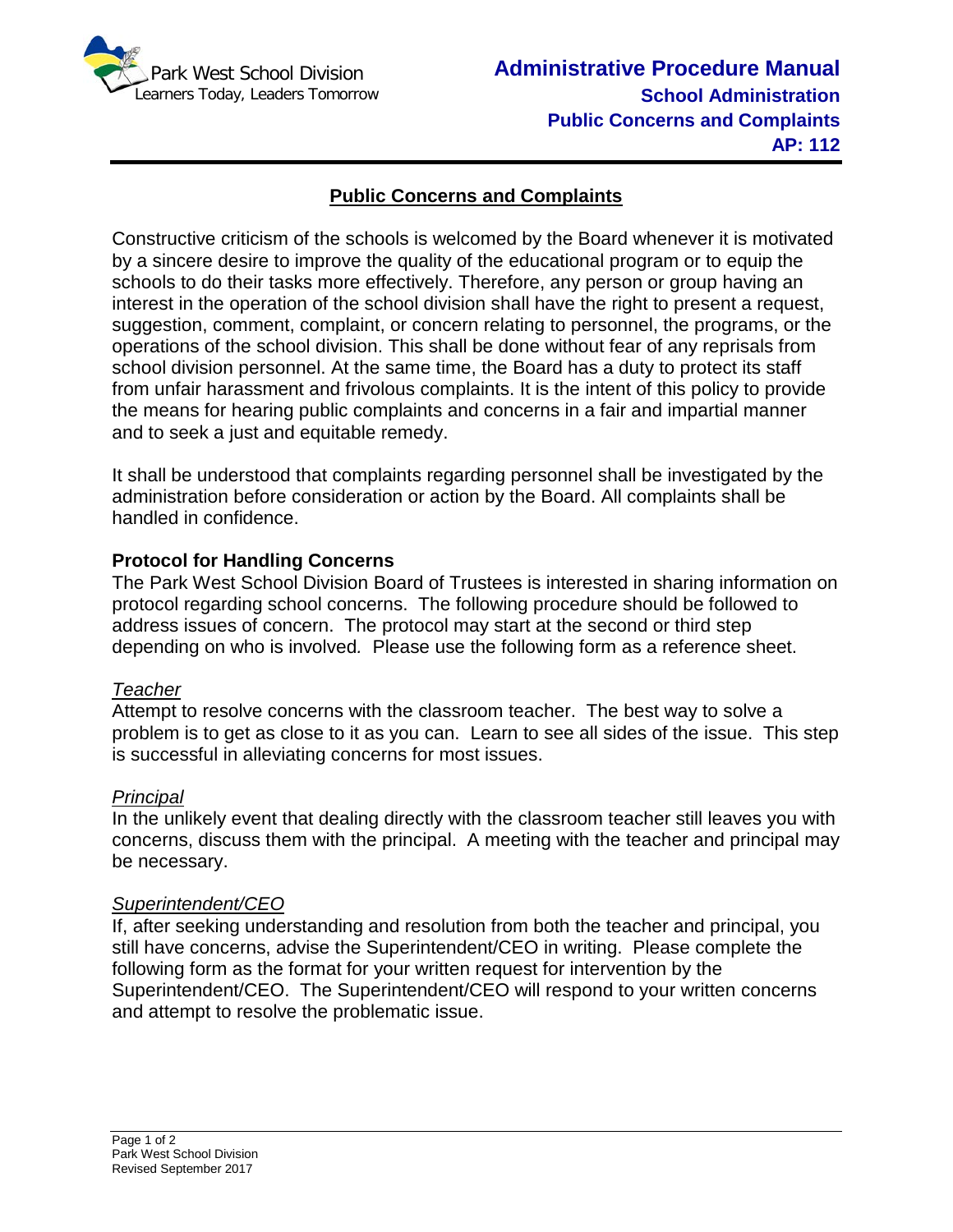

# *Board*

If the intervention by the Superintendent/CEO is not satisfactory, you have a right to request a hearing by The Park West School Division Board of Trustees at a regular Board meeting. Please review the below guidelines from the Procedural By-law which outlines how to be heard as a delegation.

- The Board shall hold its Regular meetings openly, and no person shall be excluded or removed from any meeting except for improper conduct. (1)
- Any resident elector of the Division shall have the right to be placed on the agenda of a regular board meeting to be heard under "Delegations." Seven days prior to the meeting, they shall provide to the CEO a written brief or petition for inclusion in the agenda package and shall identify a spokesperson whom the Chairperson can address and to whom correspondence can be forwarded. The delegation will present a written list of any questions they want answered.
- The delegation will be heard in Regular session unless the Board determines that it needs to be held In-Camera.
- **The Board may hear delegations at its discretion.**
- The Board and Administration will not enter into debate on any issues in the presentation. The delegation will be heard for information purposes only. The Board will only ask questions for clarification. In the event a decision of the Board is required, the matter shall be postponed to the next regular meeting for action. All delegations shall be advised of acceptable procedures prior to their appearance at the Board meeting. If a decision is required prior to the next regularly scheduled meeting, the Board may suspend the rules and consider the delegations request at the same meeting, the matter then being referred ("New or Unfinished Business") for decision-making.
- The Chairperson may, at some point in the Agenda of a Special Board Meeting, permit visitors to the meeting to ask questions or speak to a matter on the agenda of which they are familiar for clarification purposes.

References:

(1) P.S.A. Section 30 (3)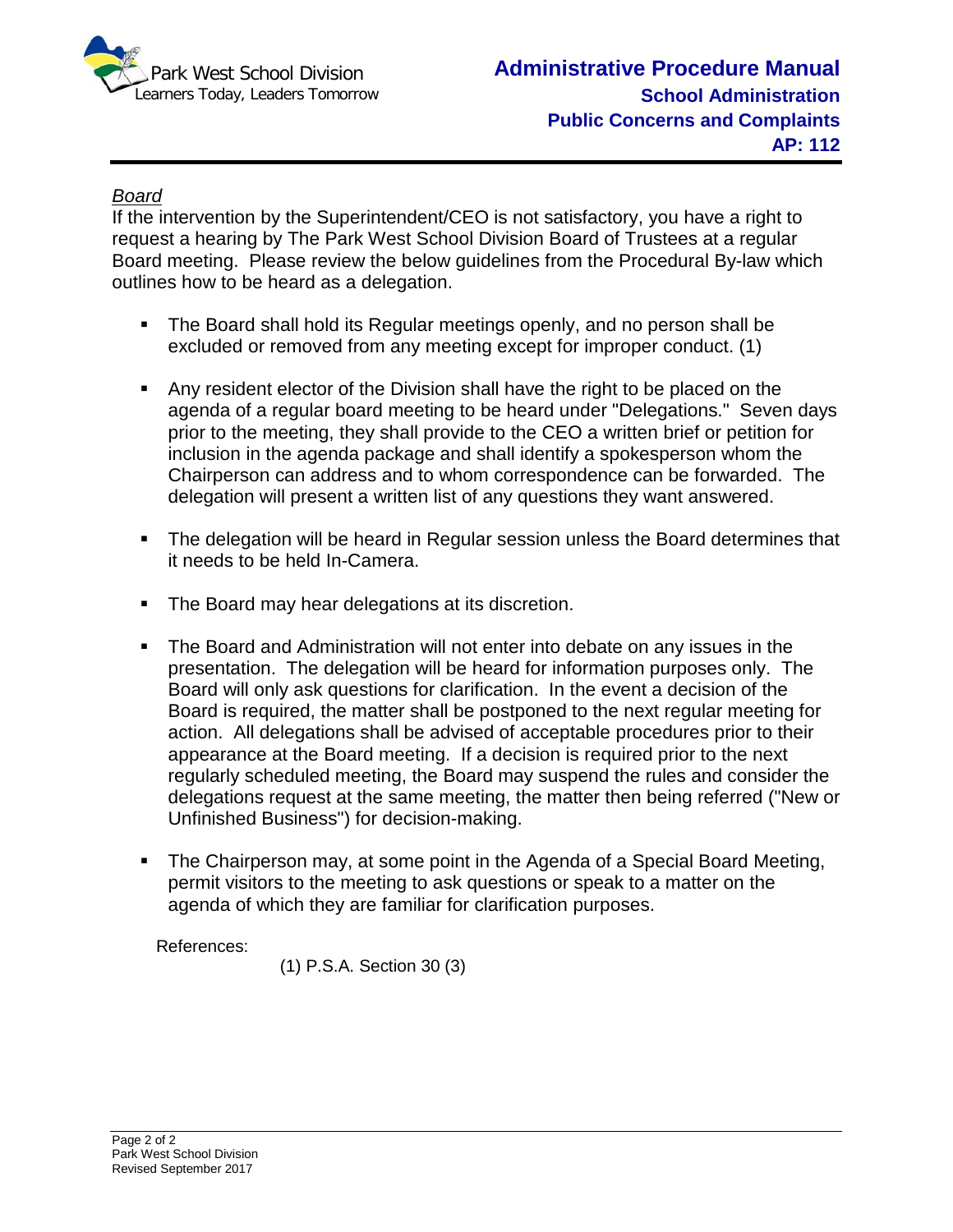

## STATEMENT OF CONCERNS TO THE PARK WEST SCHOOL DIVISION

## PLEASE DESCRIBE YOUR SPECIFIC CONCERN:

#### **STEP 1 - MEETING WITH THE TEACHER**

Teacher's Name: The Controller Controller

Date: <u>\_\_\_\_\_\_\_\_\_\_\_\_\_\_\_\_\_\_\_\_\_\_\_\_\_\_\_\_\_</u>

Describe the result of your meeting with the teacher:

## **STEP 2 - MEETING WITH THE PRINCIPAL**

| Principal's Name: |  |  |  |
|-------------------|--|--|--|
|                   |  |  |  |

| Date: |
|-------|
|       |
|       |